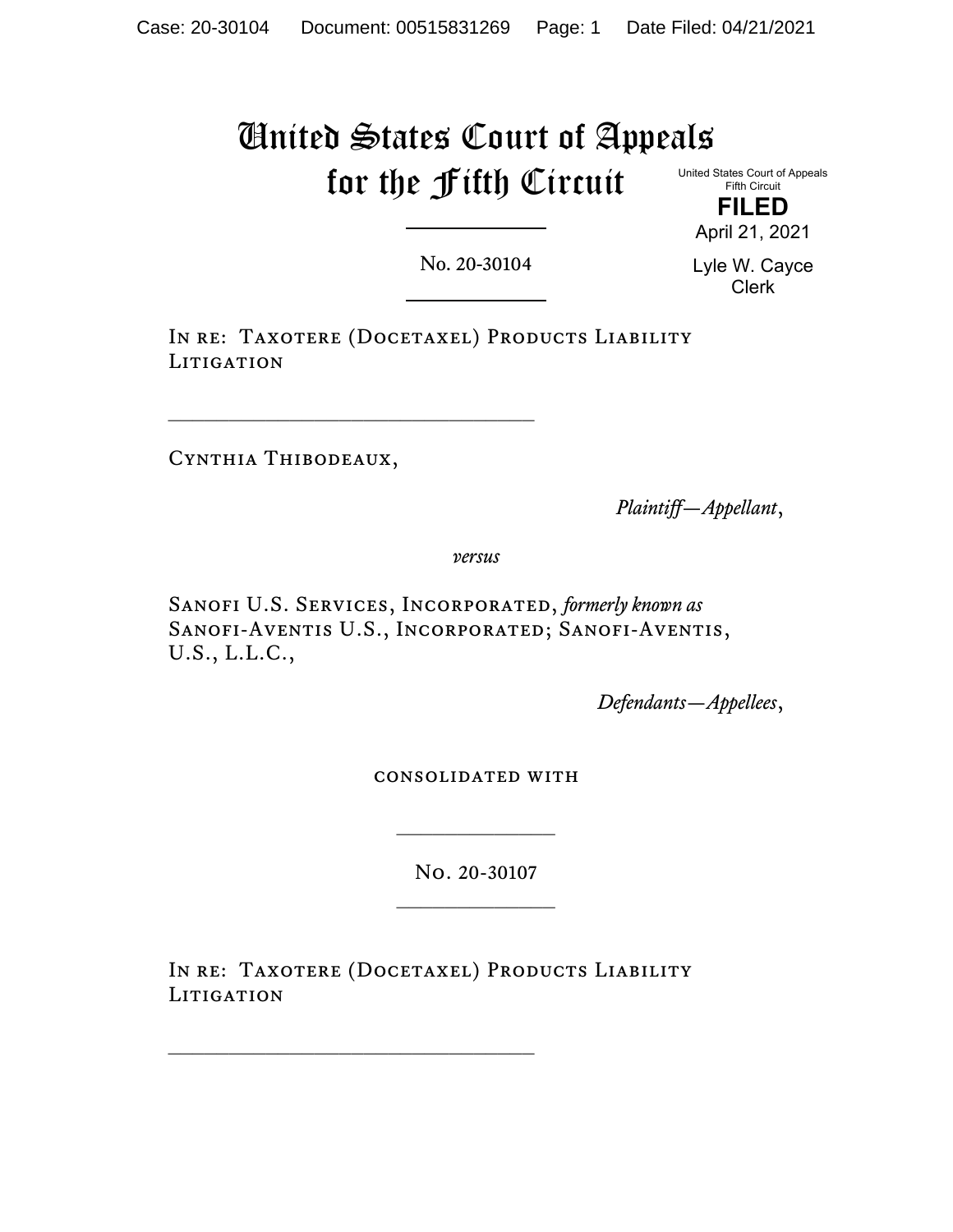Deborah Johnson,

*Plaintiff—Appellant*,

*versus*

Sanofi U.S. Services, Incorporated, *formerly known as* SANOFI-AVENTIS U.S., INCORPORATED; SANOFI-AVENTIS, U.S., L.L.C.,

*Defendants—Appellees*,

Tanya Francis

*Plaintiff—Appellant*,

*versus*

Sanofi U.S. Services, Incorporated, *formerly known as* Sanofi-Aventis U.S., Incorporated; Sanofi-Aventis, U.S., L.L.C.,

*Defendants—Appellees*.

Appeal from the United States District Court for the Eastern District of Louisiana USDC No. 2:16-MD-2740 USDC No. 2:16-CV-15859 USDC No. 2:16-CV-15607 USDC No. 2:16-CV-17410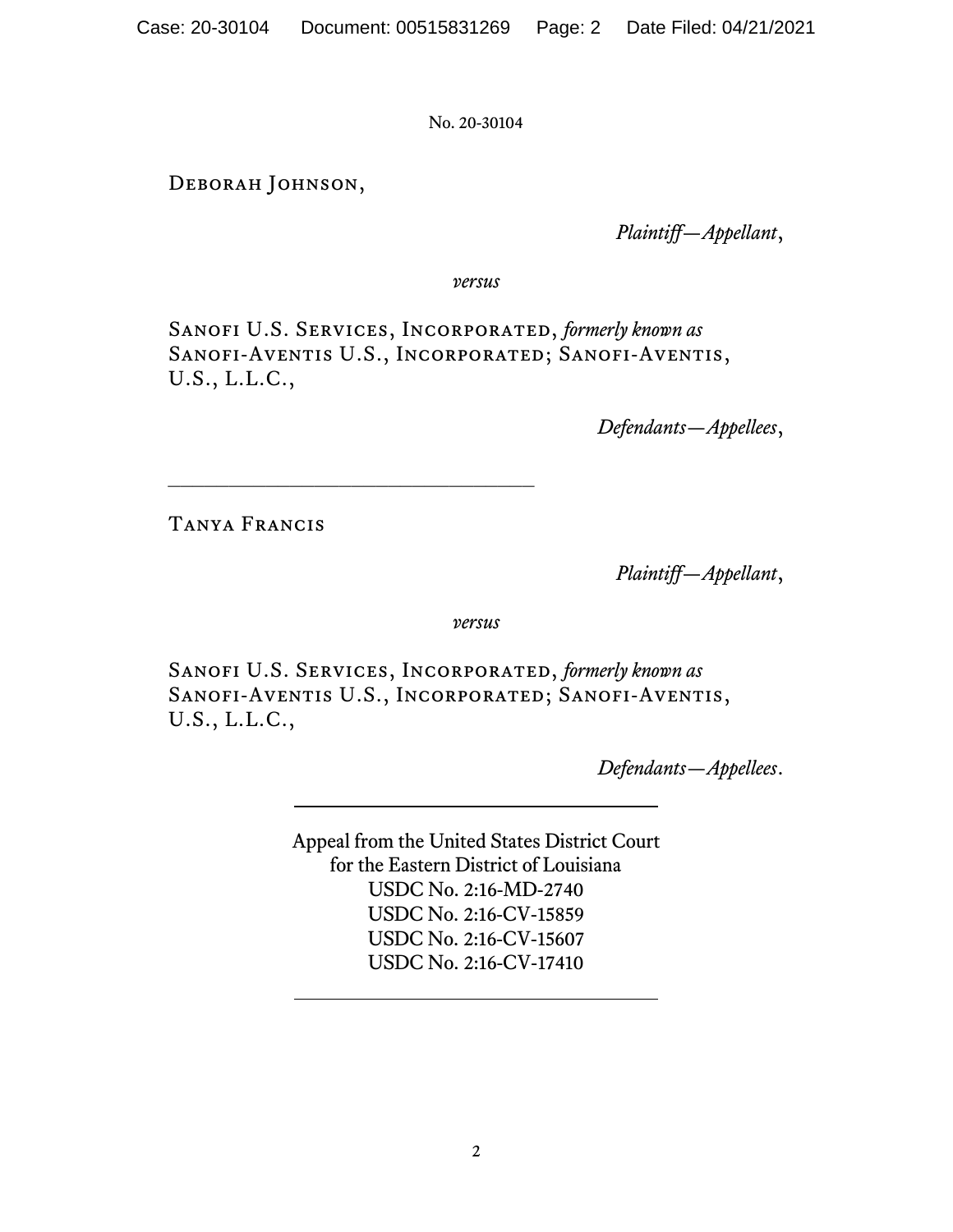Before Jolly, Southwick, and Costa, *Circuit Judges*. Leslie H. Southwick, *Circuit Judge*:

This appeal concerns the timeliness of the complaints of three women who suffered persistent hair loss after chemotherapy treatments. They sued as a part of a multidistrict litigation ("MDL") against distributors of the drug Taxotere (docetaxel) for permanent chemotherapy-induced hair loss, asserting a failure-to-warn claim. The district court held that each of their claims was facially prescribed and that Louisiana's equitable-tolling doctrine of *contra non valentem* did not save the claims. We AFFIRM.

# FACTUAL AND PROCEDURAL BACKGROUND

Sanofi U.S. Services, Inc. and Sanofi-Aventis U.S., L.L.C. (together, "Sanofi") label and distribute Taxotere (docetaxel), a drug used for treatment of certain cancers, including breast cancer. The Food and Drug Administration ("FDA") first approved the drug in 1996. In December 2015, the FDA approved changes to Taxotere's label, including adding that "cases of permanent hair loss have been reported."

In October 2016, the Judicial Panel of Multidistrict Litigation consolidated and transferred to the Eastern District of Louisiana a number of cases filed by women who claimed to have suffered permanent chemotherapy-induced hair loss after being treated with Taxotere. The district court ordered plaintiffs to file a master complaint collectively and to file short-form complaints individually.The master complaint, which the three Appellants here adopted, alleges that Taxotere causes permanent, chemotherapy-induced alopecia, which it defines as "an absence of or incomplete hair regrowth six months beyond the completion of chemotherapy." The master complaint contains allegations common to all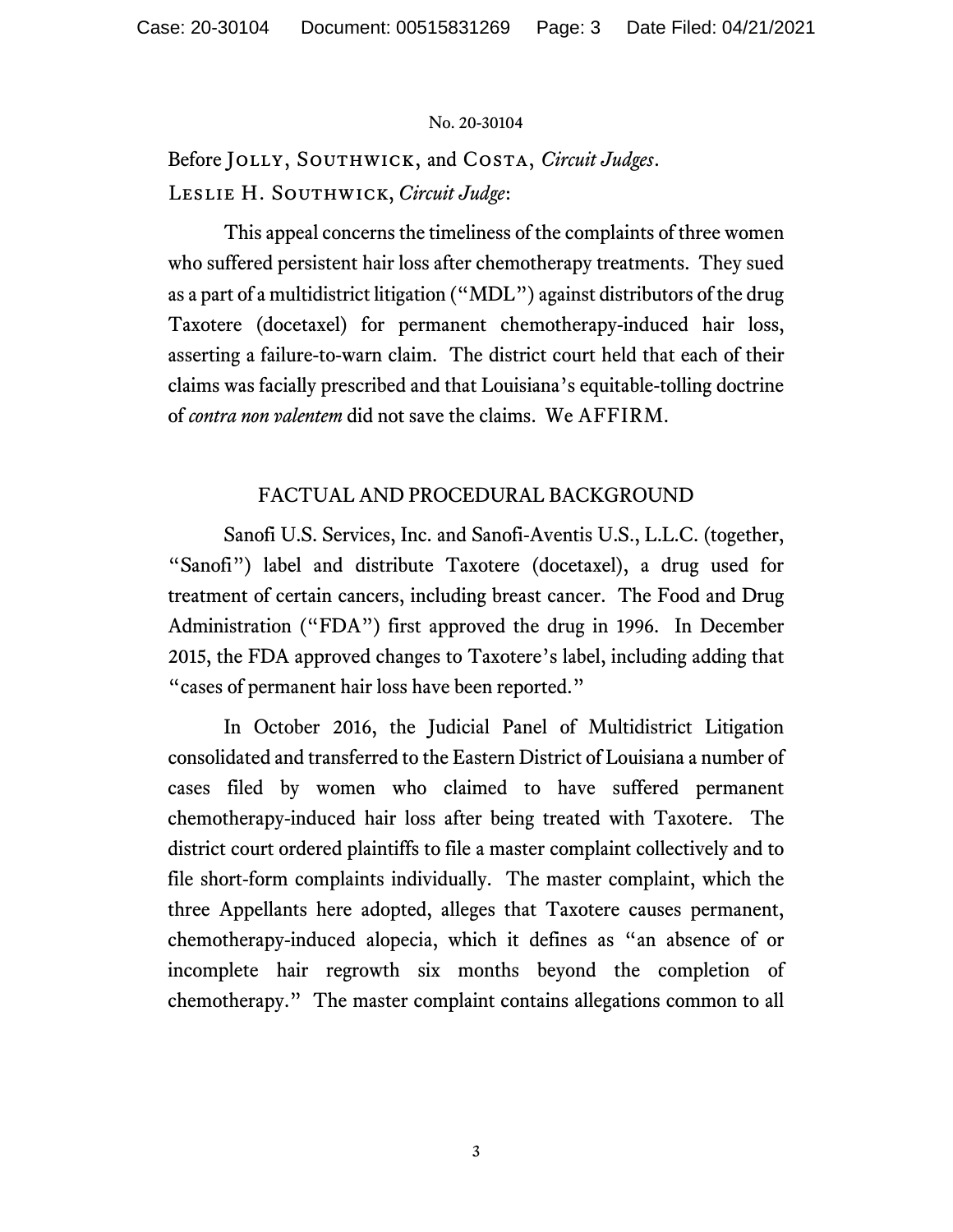plaintiffs, and individual facts are set out in plaintiffs' separate, short-form complaints.

Appellants are three women who were diagnosed with breast cancer between 2008 and 2010. Each was treated with chemotherapy that included Taxotere, and their treatments ended between 2009 and 2010. Each filed in 2016 a short-form complaint and adopted the master complaint, alleging failure to warn of the risk of permanent hair loss. In December 2015, Sanofi changed its label to include a warning that "cases of permanent hair loss have been reported."

Appellant Deborah Johnson was diagnosed with breast cancer in May 2010. She was not warned prior to her chemotherapy treatment of the risk of permanent hair loss. All of her hair fell out following her first round of chemotherapy, but she expected that it would eventually grow back fully. She completed chemotherapy on November 30, 2010. Her hair did not grow back. She did not seek treatment or investigate her hair loss until she saw a law firm's commercial about Taxotere in the summer of 2016. She filed a complaint against Sanofi on October 14, 2016.

Appellant Tanya Francis was diagnosed with breast cancer in March 2009 and had a left-side mastectomy in April 2009. She underwent chemotherapy with Taxotere from July to October 20, 2009. Francis knew that chemotherapy could cause temporary hair loss based on information her healthcare providers gave her. Her hair began to regrow in April or May 2010, but it was thinner and shorter than before. She learned that Taxotere may cause permanent hair loss from a Facebook advertisement in 2016. She filed her complaint against Sanofi on December 14, 2016.

Finally, Appellant Cynthia Thibodeaux was diagnosed with breast cancer in January 2008. She agreed to participate in a clinical trial to evaluate how the combination of experimental drugs with docetaxel might improve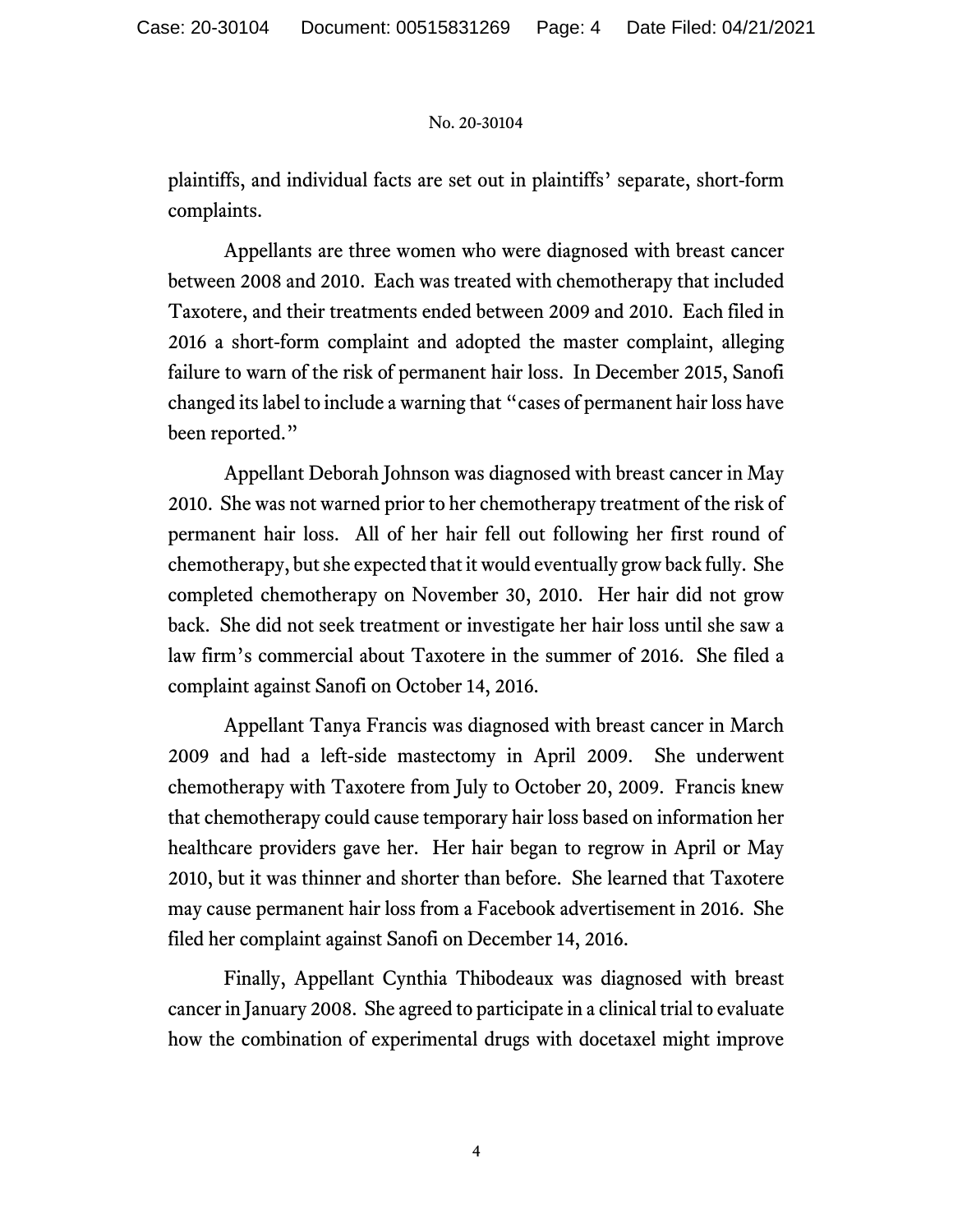the effectiveness of docetaxel alone. "Hair loss" was listed as one of the most common side effects of medicines used in the study, without any indication of whether the loss was temporary or permanent. About side effects generally, participants were warned that "side effects may be very serious, long-lasting, or may never go away." She underwent chemotherapy from February 2008 to June 2009.<sup>[1](#page-4-0)</sup> Her hair began to fall out within the first two or three weeks of her first chemotherapy cycle. She expected her hair to grow back, and though it initially did, her regrowth stopped by the beginning of 2010. Thibodeaux learned about the potential connection between Taxotere and permanent hair loss from an attorney advertisement in 2016. She filed her complaint on October 26, 2016.

In May 2017, Sanofi filed a motion to dismiss as time-barred many of the MDL plaintiffs' claims, including the Appellants'. The district court denied Sanofi's motion, holding that "such motion would be ripe for this Court's consideration after the first scheduled bellwether trial in this MDL." Then, Sanofi filed motions for summary judgment against Appellants, again arguing that their claims were time-barred.

The district court accepted the master complaint's definition that hair loss that persists six months after the completion of chemotherapy is permanent. The court, applying Louisiana law's one-year prescription period, first held that the claims were facially prescribed. It then determined that the doctrine of *contra non valentem* did not save Appellants' claims because each Appellant had enough information to begin an inquiry six months after her completion of chemotherapy. Consequently, it granted

<span id="page-4-0"></span><sup>&</sup>lt;sup>1</sup> Thibodeaux's chemotherapy treatment with Taxotere ended in April 2008, but she continued non-Taxotere chemotherapy treatment until 2009. Sanofi and the district court used this later date for summary-judgment purposes.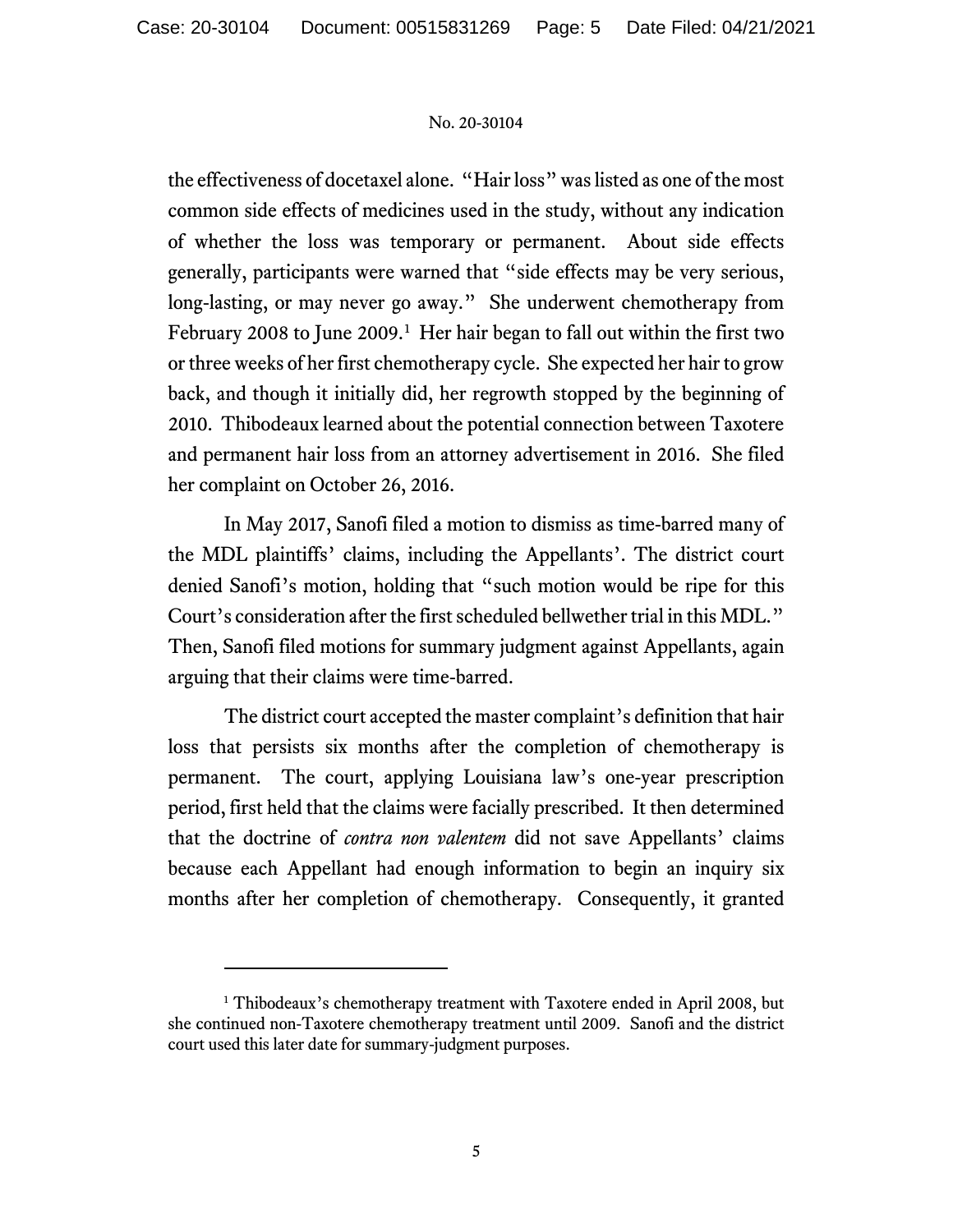Sanofi's motions for summary judgment. Appellants filed two separate appeals, which were then consolidated.

# DISCUSSION

We review a district court's grant of summary judgment *de novo*. *Ackermann v. Wyeth Pharm.*, 526 F.3d 203, 207 (5th Cir. 2008). Summary judgment is appropriate where "there is no genuine dispute as to any material fact and the movant is entitled to judgment as a matter of law." FED. R. Civ. P. 56(a). We view the evidence in the light most favorable to Appellants, and we make all reasonable inferences in their favor. *See Ackermann*, 526 F.3d at 207. Because of *de novo* review, we may affirm summary judgment on any basis supported by the record even if not reached by the district court. *Bluebonnet Hotel Ventures, L.L.C. v. Wells Fargo Bank, N.A.*, 754 F.3d 272, 276 (5th Cir. 2014).

Louisiana law provides a one-year liberative prescription period for products-liability cases. LA. CIV. CODE art. 3492 (establishing one-year prescription period for "[d]elictual actions"); *Stewart Interior Contractors, L.L.C. v. MetalPro Indus., L.L.C.*, 130 So. 3d 485, 489 (La. Ct. App. 2014) (confirming that Article 3492 applies to products-liability claims). "This prescription commences to run from the day injury or damage is sustained." LA. CIV. CODE art. 3492. "The burden of proof is normally on the party pleading prescription; however, if on the face of the petition it appears that prescription has run, . . . the burden shifts to the plaintiff to prove a suspension or interruption of the prescriptive period" based on the equitable doctrine of *contra non valentem*. *Younger v. Marshall Indus. Inc.*, 618 So. 2d 866, 869 (La. 1993).

There is some question as to whether this burden-shifting rule applies at a motion for summary judgment. *See Trahan v. BP Am. Prod. Co.*, 209 So.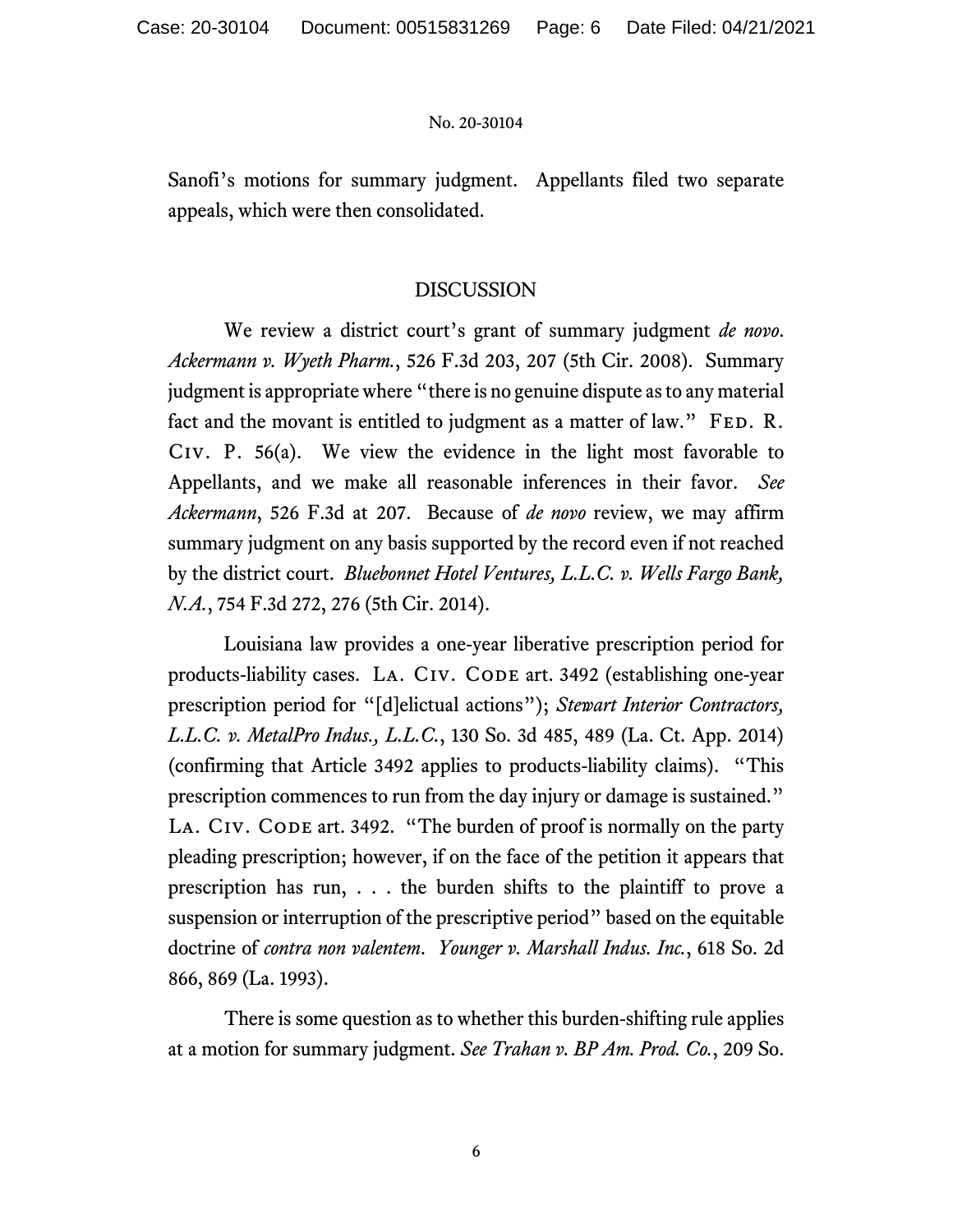3d 166, 170 (La. Ct. App. 2016). We leave the question unanswered because no party argued in the district court or here that, if the claims were facially prescribed, the burden remained with the defendant. In the district court and here, both sides appear to assume the applicability of the burden-shifting framework and that the Appellants had the burden to establish *contra non valentem*. Summary judgment is inappropriate where reasonable minds could differ as to the applicability of *contra non valentem*. *See M.R. Pittman Grp., L.L.C. v. Plaquemines Par. Gov't*, 182 So. 3d 312, 324 (La. Ct. App. 2015).

Johnson and Thibodeaux filed their complaints in October 2016, and Francis in December 2016. For their claims to be timely, then, the prescription period must have begun on or been tolled until October 2015 and December [2](#page-6-0)015, respectively.<sup>2</sup>

The only question on appeal is whether these three complaints were timely filed. Our analysis proceeds in two parts. We must first determine whether Appellants' claims were facially prescribed. Because they were, we then must decide whether there is a genuine dispute of material fact as to whether *contra non valentem* tolled the prescription period until the suits were filed.

# *I. Are Appellants' claims facially prescribed?*

Appellants argue that their injury was not sustained, and thus the prescription period did not begin to run, until they learned of their injury and its cause. Further, each Appellant claims they did not learn of their injury or that Taxotere caused it until years after their final chemotherapy treatments.

<span id="page-6-0"></span><sup>2</sup> Specifically, Johnson filed on October 14, 2016, Thibodeaux on October 26, 2016, and Francis on December 14, 2016. For their claims to be timely, then, the latest date on which each Appellant's prescription period could have begun is October 15, 2015, October 27, 2015, and December 15, 2015, respectively. We note that 2016 was a leap year.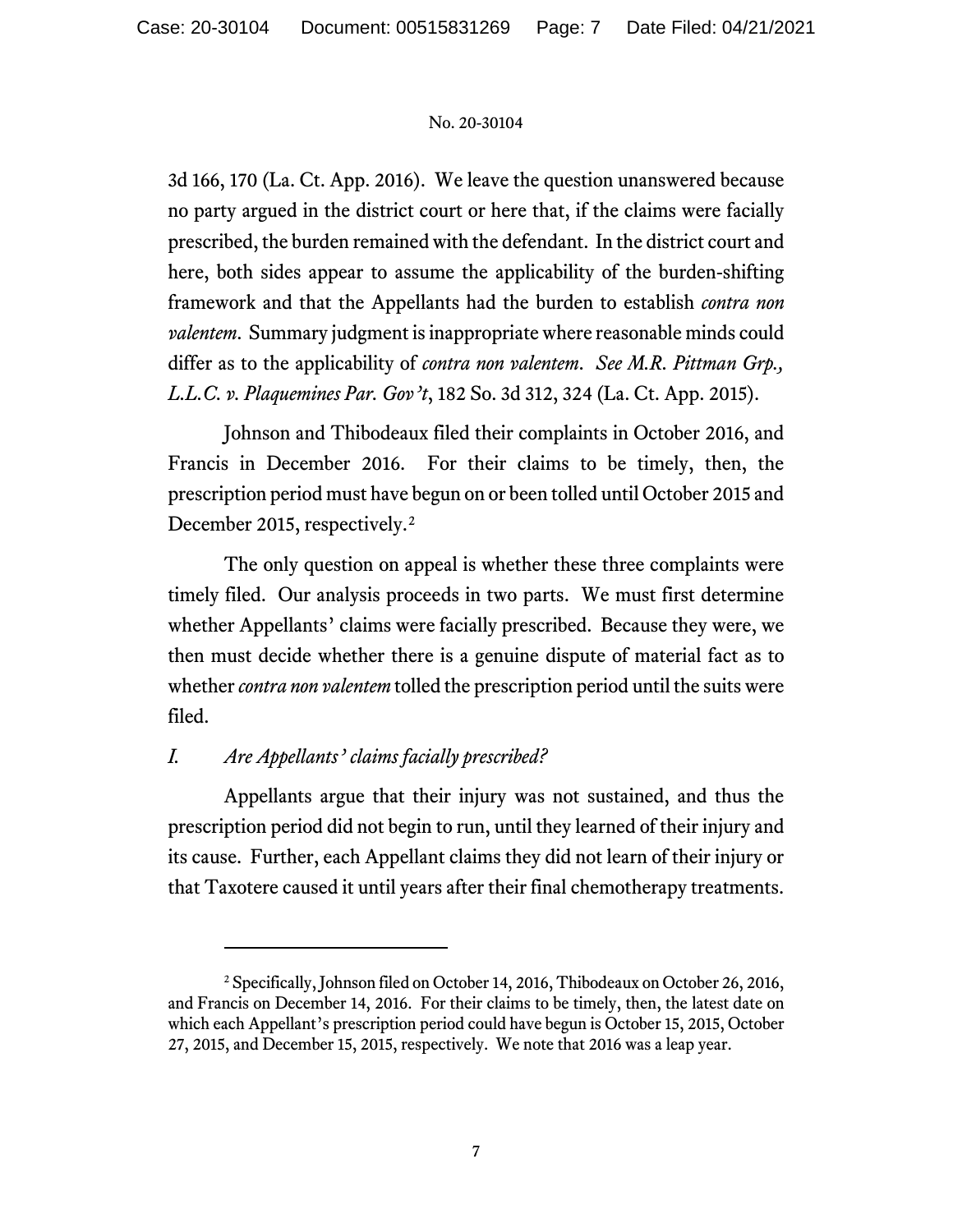Sanofi counters, and the district court agreed, that by their own definition, their injuries were sustained six months after the last chemotherapy treatment. The master complaint defined permanent, chemotherapyinduced alopecia as "an absence of or incomplete hair regrowth *six months beyond the completion of chemotherapy*."

"Damage is considered to have been sustained, within the meaning of [Article 3492], only when it has manifested itself with sufficient certainty to support accrual of a cause of action." *Cole v. Celotex Corp.*, 620 So. 2d 1154, 1156 (La. 1993). It is important that Article 3492's prescription provision does not incorporate equitable-tolling principles as do some other Louisiana prescriptive statutes. For example, for medical-malpractice and propertydamage cases, Louisiana statutes explicitly incorporate equity-based principles into the text that delay the beginning of the prescription period. See Campo v. Correa, 828 So. 2d 502, 508 (La. 2002) (applying LA. STAT. Ann. § 9:5628); *Marin v. Exxon Mobil Corp.*, 48 So. 3d 234, 244–45 (La.  $2010$ ) (applying LA. CIV. CODE art. 3493). Those statutes explicitly delay commencement of prescription until "the date of discovery" or when the owner "acquired, or should have acquired, knowledge of the damage," respectively. LA. STAT. ANN. § 9:5628; LA. CIV. CODE art. 3493. There is no similar text in Article 3492.

The distinction matters. Regardless of the prescriptive statute's language, *contra non valentem* may toll prescription, but it is to be applied only in "exceptional circumstances." *Renfroe v. State ex rel. Dep't of Transp. & Dev.*, 809 So. 2d 947, 953 (La. 2002) (quoting LA. CIV. CODE art. 3467, Official Revision Comment (d)). On the other hand, a prescriptive statute itself "is strictly construed against prescription and in favor of the obligation sought to be extinguished." *Wimberly v. Gatch*, 635 So. 2d 206, 211 (La. 1994). Thus, "[w]hile the *contra non valentem* 'discovery rule' is only to be applied in extreme circumstances, and prescriptive statutes are to be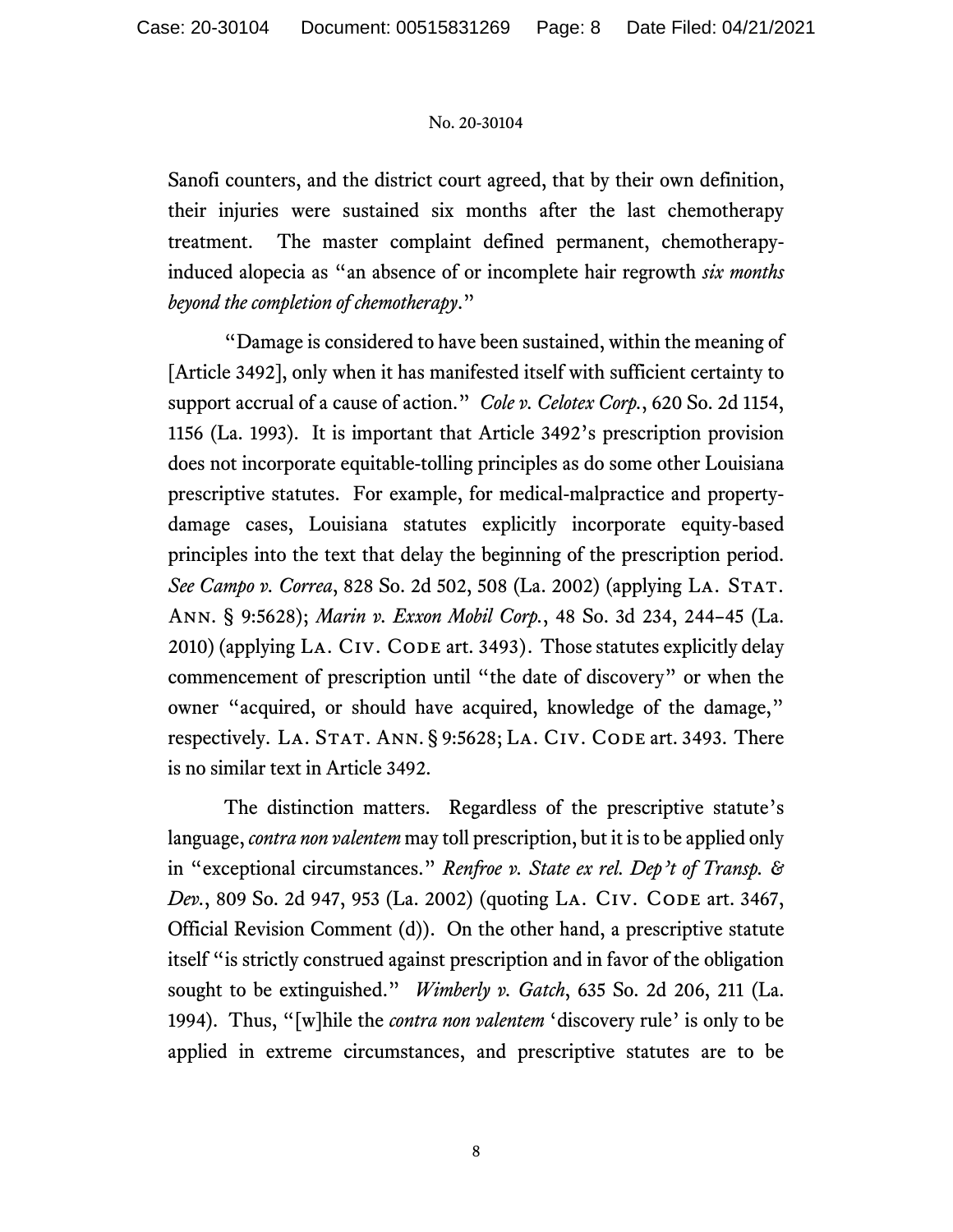interpreted broadly in favor of maintaining a party's claim, the substantive analysis is the same under both [statutes incorporating the discovery rule] and . . . *contra non valentem*." *Marin*, 48 So. 3d at 245.

Without a "date of discovery" provision in the prescriptive statute, we look to when the injury was sustained to determine when the prescription period began to run. As a matter of law, the injury of "an absence of or incomplete hair regrowth six months beyond the completion of chemotherapy" is sustained when, six months after the completion of chemotherapy, a person has an absence of or incomplete hair regrowth. Here, six months after the completion of chemotherapy, Appellants knew their hair loss had persisted for that length of time. "Ignorance or misunderstanding of the probable extent or duration of injuries materially differs from ignorance of actionable harm which delays the commencement of prescription." *Fontenot v. ABC Ins. Co.*, 674 So. 2d 960, 964 (La. 1996). We agree with the district court that Appellants' claims are facially prescribed.

The next and dispositive issue is whether the claims are nonetheless timely because of the doctrine of *contra non valentem*.

# *II. Does* contra non valentem *toll the prescription period?*

Under Louisiana law, there is a firmly rooted equitable-tolling doctrine known as *contra non valentem agere non currit praescriptio*, which means "[n]o prescription runs against a person unable to bring an action." *R.J. Reynolds Tobacco Co. v. Hudson*, 314 F.2d 776, 786 (5th Cir. 1963). The doctrine tolls prescription only in these four "exceptional circumstances":

(1) where there was some legal cause which prevented the courts or their officers from acting or taking cognizance of the plaintiff's action; (2) where there was some condition or matter coupled with the contract or connected with the proceedings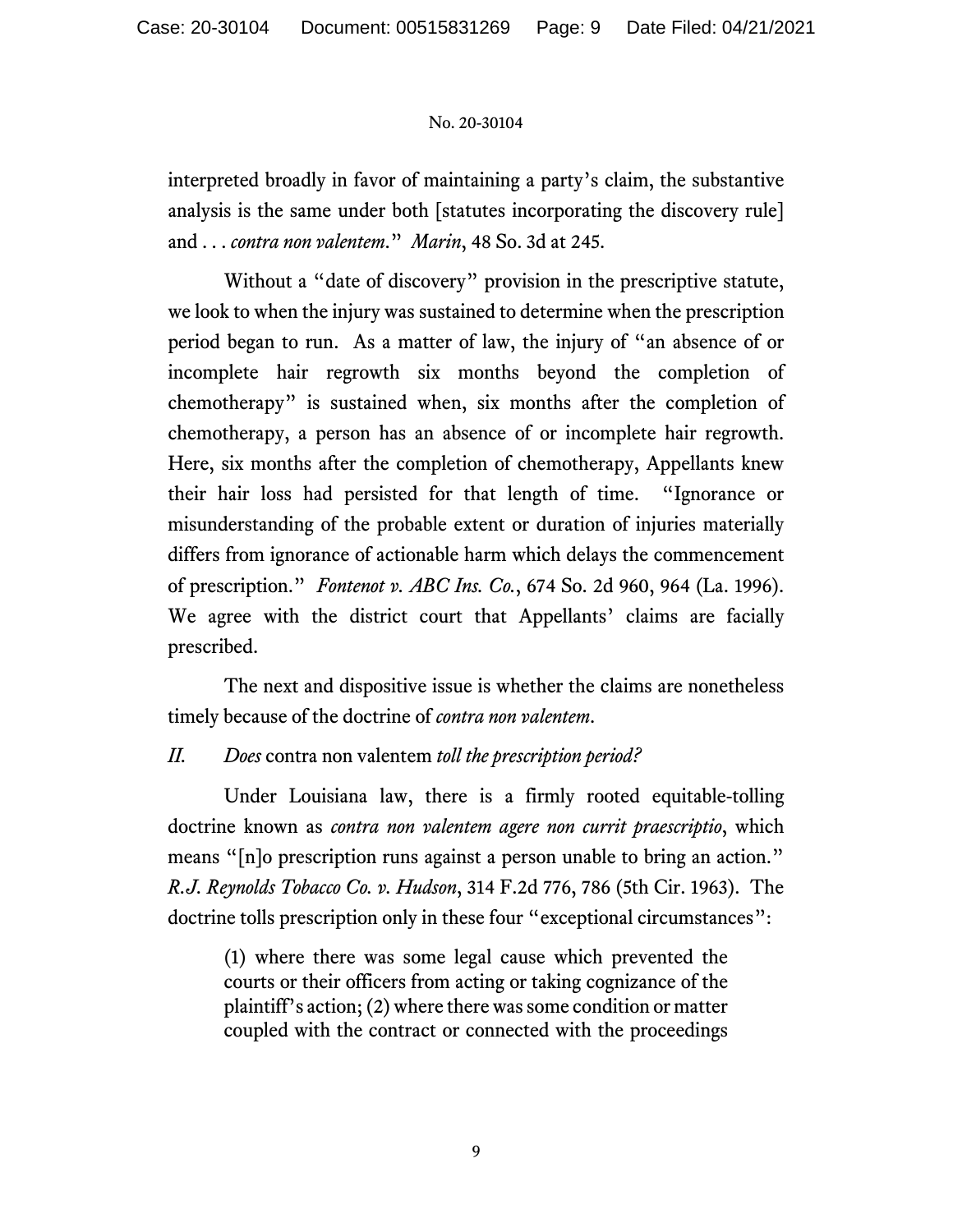which prevented the plaintiff from availing himself of his cause of action; (3) where the defendant has done some act effectually to prevent the plaintiff from availing himself of his cause of action; and (4) where the cause of action is not known or reasonably knowable by the plaintiff, even though this ignorance is not induced by the defendant.

*Morgan v. Entergy New Orleans, Inc.*, 234 So. 3d 113, 116, 120 (La. Ct. App. 2017). Appellants insist their claims fall within the final two scenarios.

When the relevant facts are genuinely disputed, the factfinder must answer whether *contra non valentem* (the usual shortform for the doctrine) applies. *See M.R. Pittman Grp., L.L.C.*, 182 So. 3d at 323–24. For example, when a defendant's interfering with a plaintiff's ability to bring a claim is at issue (as it is here), the suspending of "the effects of an otherwise prescribed claim depends upon the weighing of evidence, the characterization, *vel non*, of a defendant's actions as improper or fraudulent, and the making of a credibility determination as to whether a claimant's inactions are reasonable." *Id.* at 323.

We begin with the fourth category, often named the "discovery rule." *Oil Ins. Ltd. v. Dow Chem. Co.*, 977 So. 2d 18, 22 (La. Ct. App. 2007). The doctrine "applies only when such ignorance is not willful and does not result from negligence." *Cartwright v. Chrysler Corp.*, 232 So. 2d 285, 287 (La. 1970). Actual knowledge is not required; constructive notice suffices:

Whatever is notice enough to excite attention and put the [plaintiff] on his guard and call for inquiry is tantamount to knowledge or notice of every[]thing to which inquiry may lead[,] and such information or knowledge as ought to reasonably put the [plaintiff] on inquiry is sufficient to start the running of prescription.

*Id.* That means prescription runs "from the time there is notice enough to call for *inquiry* about a claim, not from the time when the inquiry reveals facts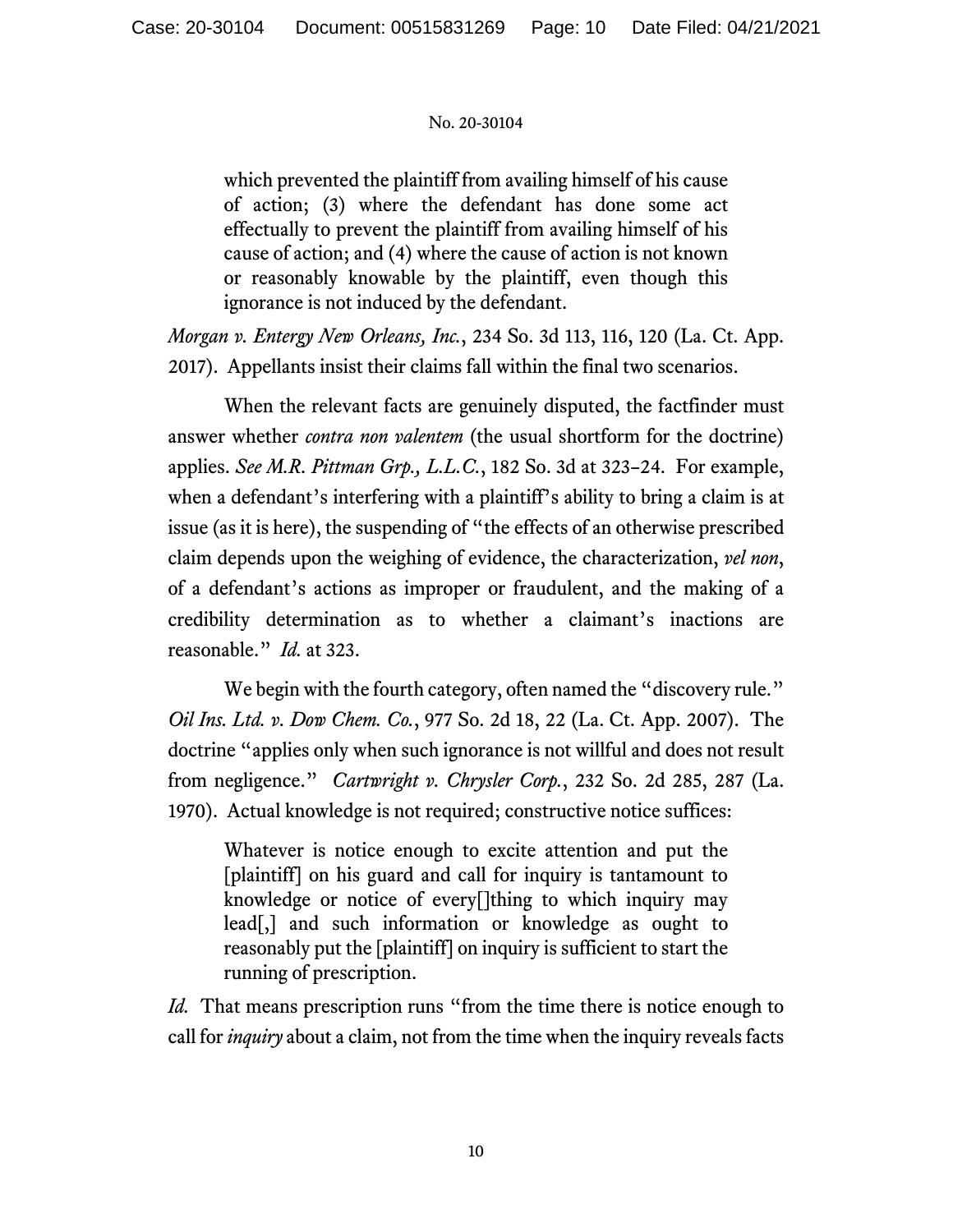or evidence sufficient to *prove* the claim." *Terrel v. Perkins*, 704 So. 2d 35, 39 (La. Ct. App. 1997) (emphasis added). It "does not necessarily wait for the pronouncement of a victim's physician or of an expert." *Luckett v. Delta Airlines, Inc.*, 171 F.3d 295, 300 (5th Cir. 1999). This requirement of notice was "'refined' to focus on the reasonableness of [the plaintiff's] action or inaction." *Jordan v. Emp. Transfer Corp.*, 509 So. 2d 420, 423 (La. 1987) (quoting *Griffin v. Kinberger*, 507 So. 2d 821, 823 (La. 1987)). A plaintiff has "an obligation to further investigate the facts in order to pursue his claim before the one-year prescriptive period []lapse[s]." *Rozas v. Dep't of Health & Hum. Res.*, 522 So. 2d 1195, 1197 (La. Ct. App. 1988).

Louisiana law strikes a balance: plaintiffs who believe they may have been damaged should not rush to file against everyone who may be involved, but "a plaintiff will be responsible to seek out those whom he believes may be responsible for a specific injury." *Jordan*, 509 So. 2d at 423. Any other result would allow plaintiffs to say they became aware of the information needed to file suit within the prescription period, and "[n]o one could dispute [their] subjective state of awareness. Such a result is untenable." *Neyrey v. Lebrun*, 309 So. 2d 722, 724 (La. Ct. App. 1975).

One Louisiana opinion is particularly helpful in understanding how much knowledge an injured person needs before the prescription period begins. In that case, the plaintiff was injured when the brakes of his truck failed. *Bennett v. Gen. Motors Corp.*, 420 So. 2d 531, 532 (La. Ct. App. 1982). Before the plaintiff purchased the truck, its first owner had taken the truck to a dealership for repairs due to a recall campaign for defective brakes. *Id.* at 533. Though unclear, it appears that the dealer never completed the repair because an employee erroneously determined that this truck was not subject to the recall. *Id.* The plaintiff later purchased the truck from that initial owner, and thereafter the defective brakes caused an accident. *Id.* There was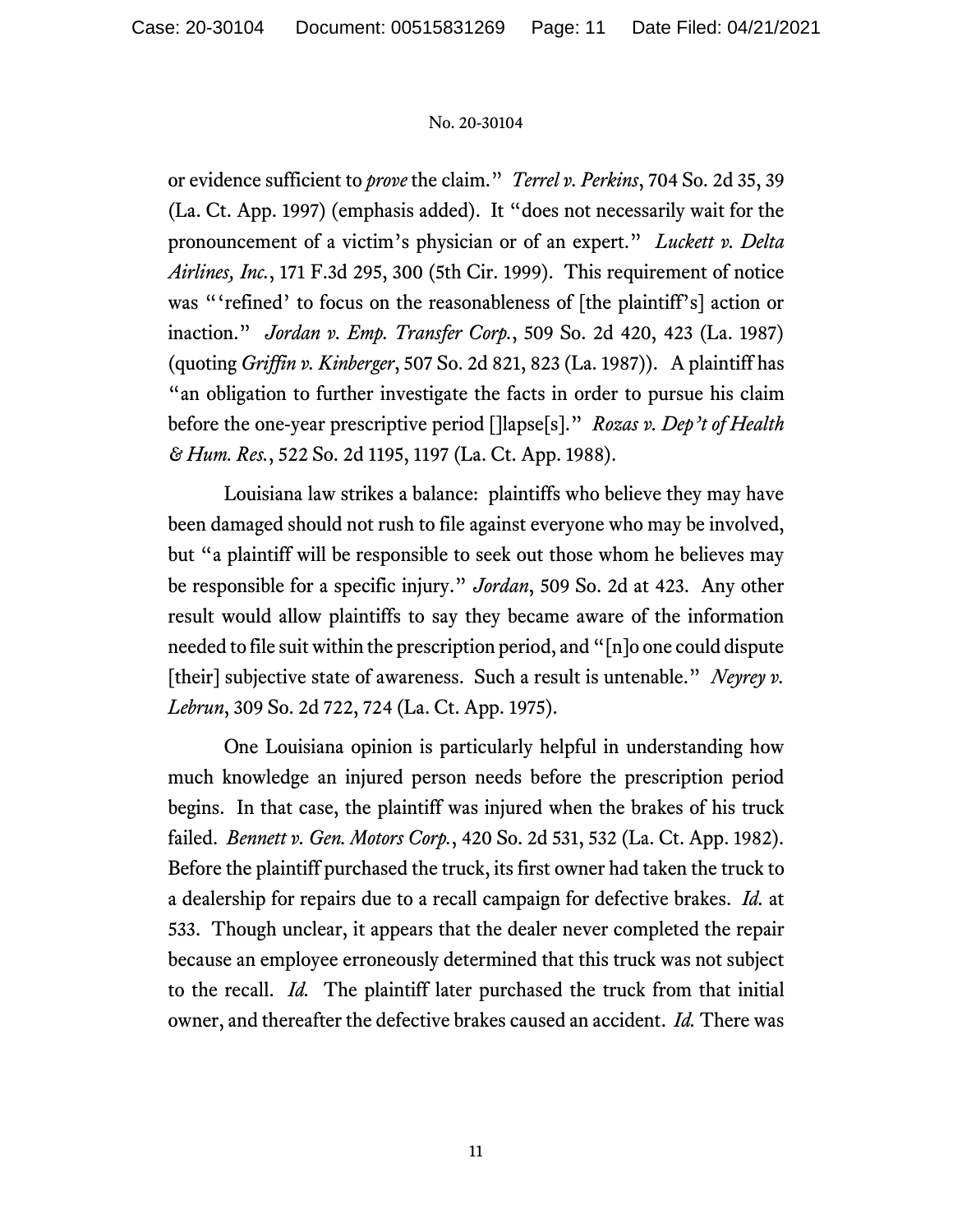evidence that the plaintiff had learned of the defective brakes just before the accident occurred. *Id.*

Plaintiff sued the manufacturer only days before the end of the prescription period and added the dealer as a defendant almost a year later. *Id.* at 534. After a trial, the jury reached a verdict for plaintiff against the dealer only. *Id.* Post-trial, though, the court held that the cause of action against the dealer was prescribed. *Id.* On appeal, plaintiff argued his cause of action was not prescribed: because he did not learn of the dealer's fault until discovery, *contra non valentem* tolled prescription. *Id.* The court of appeal disagreed, distinguishing between knowledge that someone had failed to repair the vehicle's brakes and knowledge of who that someone was:

[T]he real crux of plaintiff's argument is that he was unable to determine *who* was involved in the repair or the failure to repair the defect in the brake system . . . . In other words, he did not know *whom to sue*. However, plaintiff's position is unpersuasive because the law is clear that mere failure on the part of a plaintiff to ascertain whom to sue within a year does not toll the running of prescription. There must be reasonable diligence on the part of the plaintiff to ascertain the identity of the party injuring him, and the means of knowledge are the same in effect as knowledge itself.

*Id.* at 537–38. It was enough to run the prescription that the plaintiff knew the brake failure caused the accident, rather than requiring "actual knowledge of the *particular cause* of the defect." *Id.* at 537 (emphasis added).

Plaintiffs are not entitled to wait to sue until they are certain of what and/or who caused their injury. "While evidentiary confirmation of a cause would be advantageous at a trial on the merits, that level of certitude is not a prerequisite to the commencement of prescription." *Oil Ins. Ltd.*, 977 So. 2d at 24. In the case from which we drew that quote, the plaintiff was injured when natural gas seeped out of a well. *Id.* at 20. The plaintiff argued that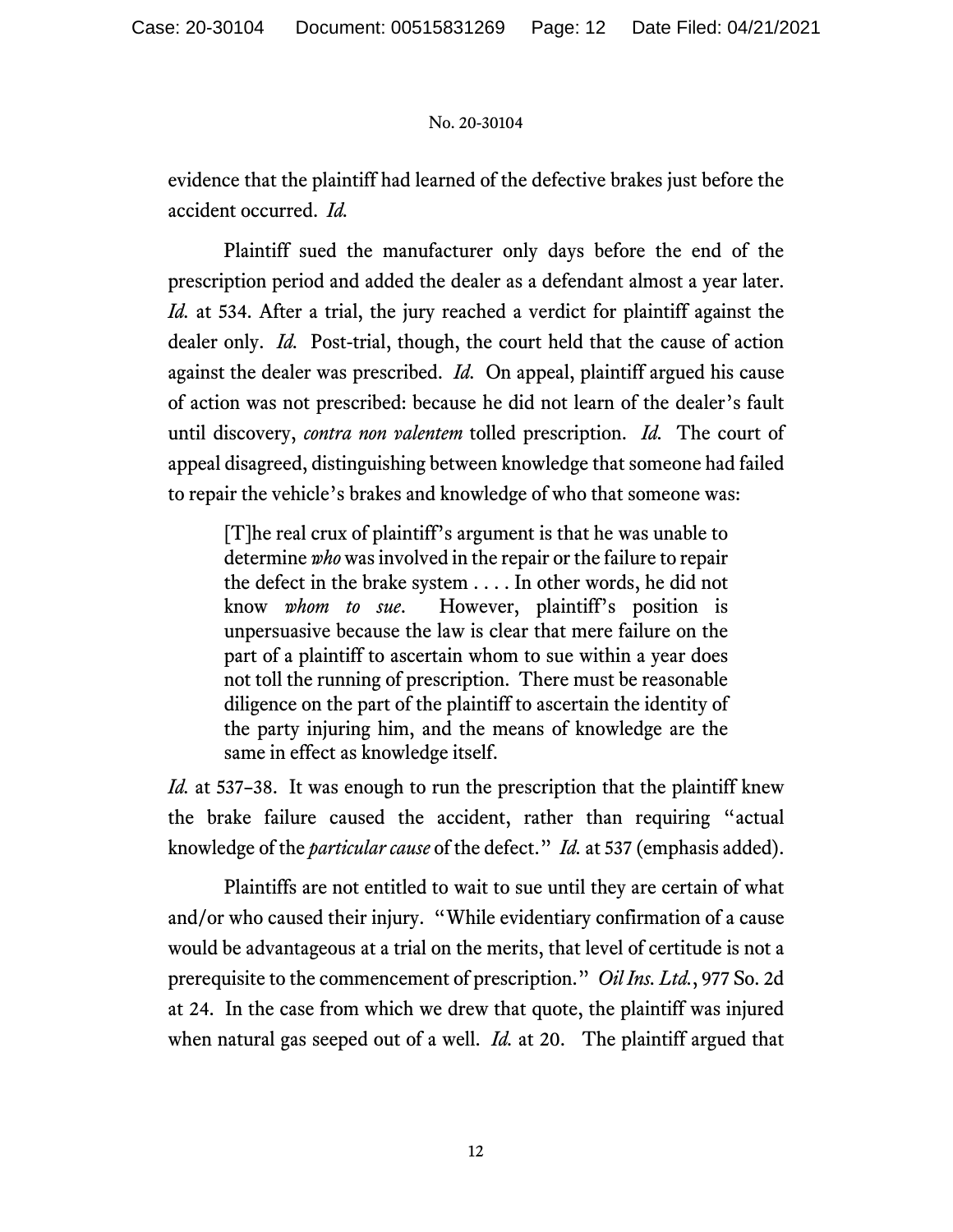*contra non valentem* had tolled prescription because an expert was not "confident" that the eventual defendant, a welding company, was the one responsible for the cracks in the well. *Id.* at 21. The court of appeal rejected that argument, holding that the prescription period could be tolled until a plaintiff had "[c]onstructive knowledge[,] consist[ing] of the facts sufficient to incite curiosity, to excite attention, or to put a reasonably minded person on guard and call for an inquiry." *Id.* at 22. "[M]ere apprehension that something *may* be wrong is insufficient . . . unless the plaintiff knew or should have known through the exercise of reasonable diligence that his problem may have been caused by" tort. *Id.* Not relevant is the point at which the expert gained confidence of the cause, but tolling did extend until the welder's actions were "considered as a potential root cause of the seepage." *Id.* at 23. That date was before confidence was gained, though further inquiry thereafter would have strengthened the evidence that the welder was the cause. *Id.* 23–24.

As we have discussed, Appellants' injuries were sustained six months after chemotherapy ended. Each injury should have caused an inquiry within a reasonable time thereafter. *See Cartwright*, 232 So. 2d at 287. The duty to act requires an investigation of the injury. *See Jordan*, 509 So. 2d at 423–24; *Rozas*, 522 So. 2d at 1197. Appellants argue that they lacked the necessary "baseline knowledge" to excite their attention that they might be victims of a tort. *See Lennie v. Exxon Mobil Corp.*, 251 So. 3d 637, 646 (La. Ct. App. 2018). That argument draws from the principle that mere availability of information somewhere, such as on the internet, is not enough; consideration must be given to the plaintiff's "education, intelligence, and the nature of the defendant's conduct." *Id.* at 645.

In summary, we interpret Louisiana law to require that once hair loss persisted after six months, *contra non valentem* tolled the prescription period until the point when a prospective plaintiff through the exercise of reasonable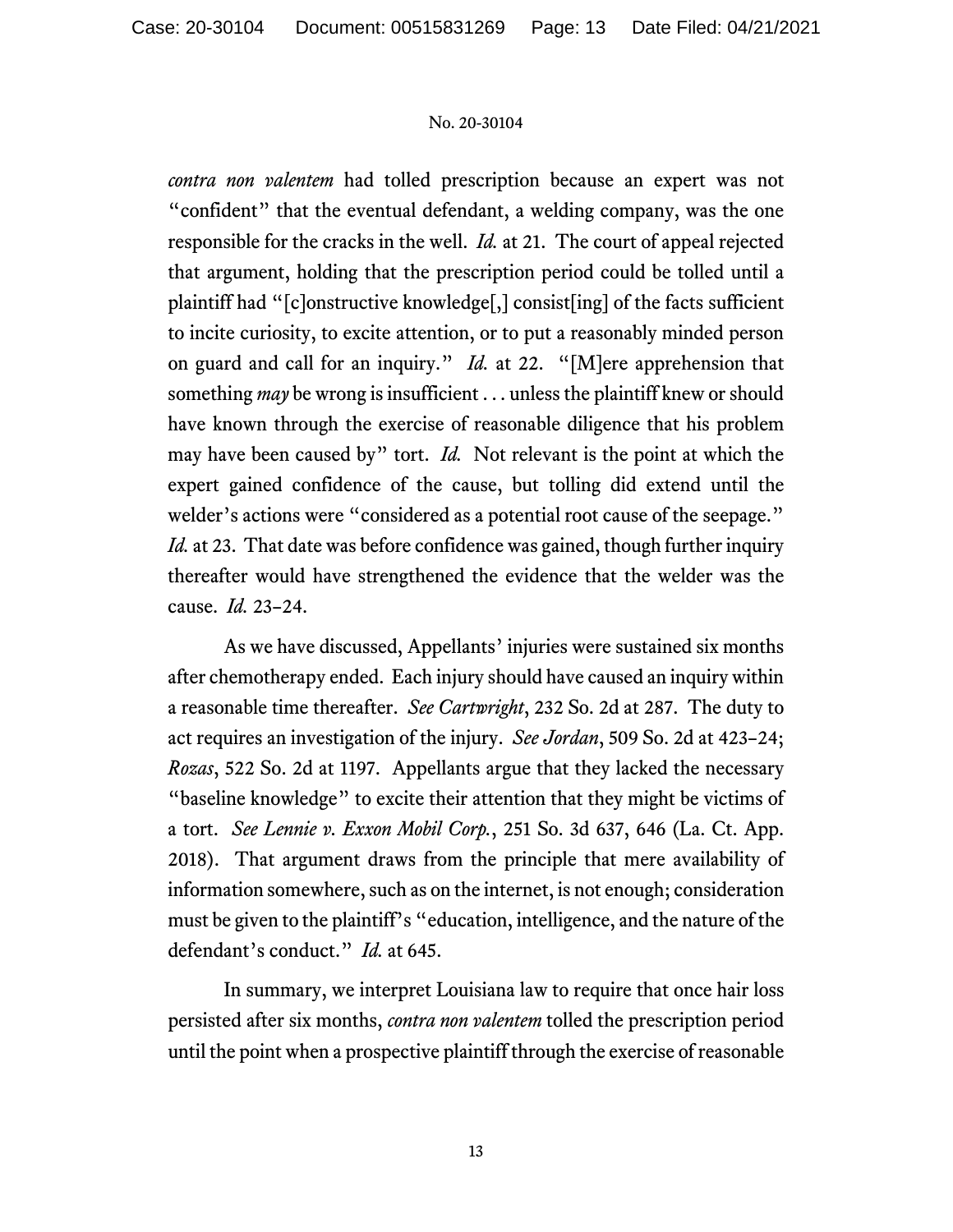diligence should have "considered [Taxotere] as a potential root cause of" her injury. *Oil Ins. Ltd.*, 977 So. 2d at 23. We examine the record for the degree of clarity as to when such a point in time was reached.

Each Appellant testified at her deposition that she attributed her initial hair loss to her chemotherapy treatment. There was no explicit testimony from Appellants about what cause they attributed to their *persistent* hair loss. Still, we consider the standard of "knew or should have known," *Oil Ins. Ltd*., 977 So. 2d at 22, to mean they needed to investigate Taxotere as a potential cause. Thibodeaux testified that she "[n]ever talked to a doctor . . . [o]f any kind" about her hair loss. Francis never asked her oncologist about her persistent hair loss, but she asked her oncologist's nurse practitioner if he could prescribe her something to treat her hair. The nurse practitioner directed her to her primary-care physician, who eventually referred her to a dermatologist. She testified at her deposition in December 2017 that she saw the dermatologist for the first time "this year." She asked her dermatologist to give her something to make her hair regrow, but she did not inquire into the cause of the hair loss or its persistence. Johnson similarly testified that by 2011 she figured she was "the unlucky one" whose hair would not come back, but that she never tried to determine which of her chemotherapy drugs had caused her hair loss. None of the Appellants inquired with her doctor into the cause of the persistence of hair loss.

A reasonable inquiry into the cause of one's persistent hair loss would likely include consultation with doctors, but a plaintiff with persistent hair loss might instead search for the cause herself. Appellants have never argued that they inquired about the cause of their persistent hair loss, only that there is a dispute as to what an inquiry would have revealed. The master complaint helps us determine what a reasonable inquiry would have uncovered. Appellants are charged with whatever information that is. *See Cartwright*, 232 So. 2d at 287.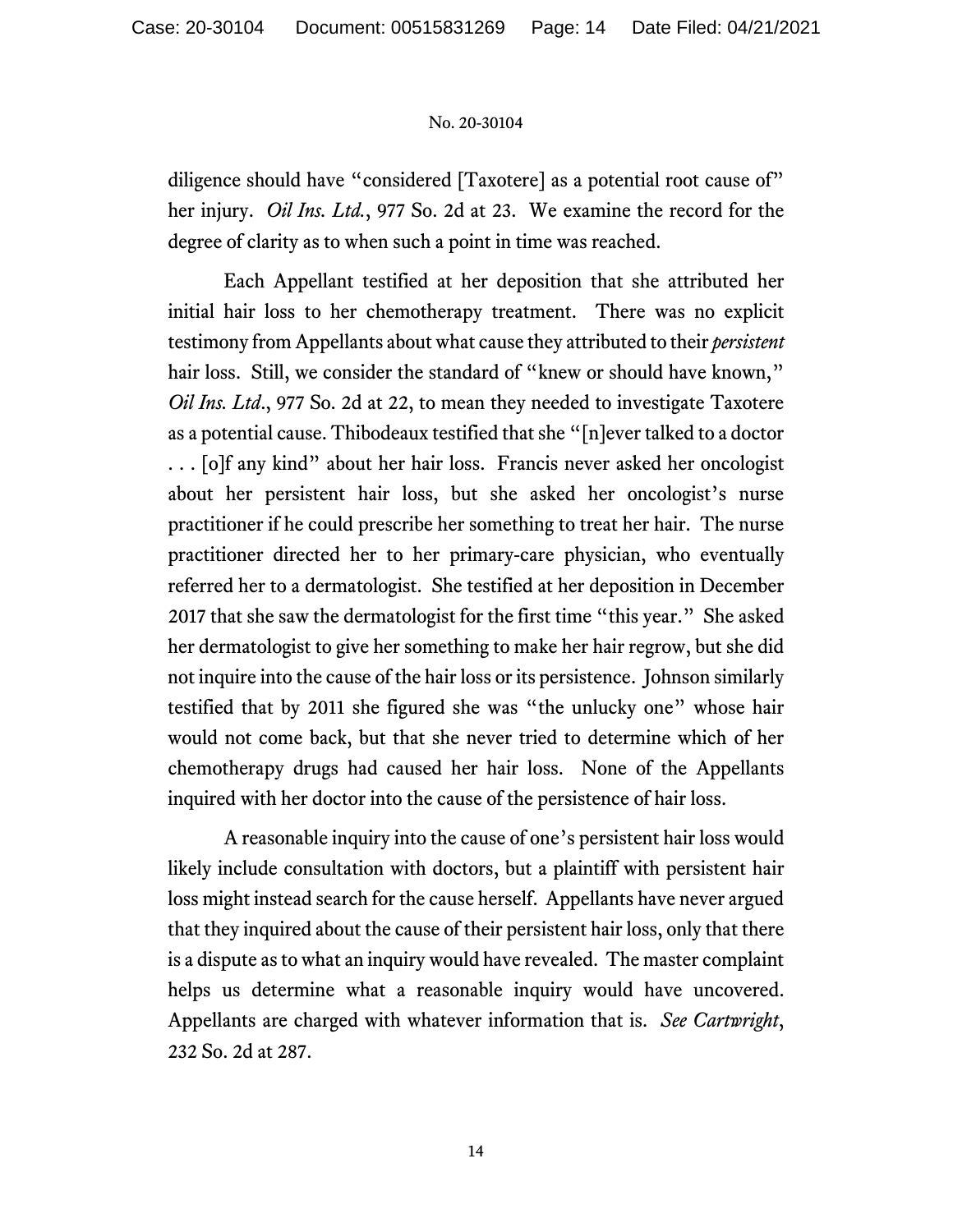We find the following evidence relevant to what a reasonable inquiry by Appellants would have uncovered. In 2006, women who called themselves "Taxotears" formed a group with an online presence, arguing and purporting that Taxotere caused their permanent hair loss. In 2010, *The Globe and Mail*, a Canadian newspaper, published an online article entitled, "Women who took chemo drug say they weren't warned of permanent hair loss." That article cited a study and explicitly referenced Taxotere as the chemotherapy drug taken by women who suffered permanent alopecia. Also in 2010, just two days after *The Globe and Mail* article, CBS News published an online article entitled, "Sanofi's Latest Challenge: Women Who Say Its Chemotherapy Left Them Permanently Bald," which cited other studies that noted permanent hair loss after taking Taxotere and also referenced the Taxotears group.

While we heed the Supreme Court of Louisiana's guidance that reasonableness is assessed "in light of [the plaintiffs'] education [and] intelligence," *Campo*, 828 So. 2d at 511, we conclude that medical literature linking Taxotere to permanent hair loss is relevant insofar as Appellants' reasonable inquiry would have uncovered it. To the extent what was discovered was difficult to understand, the patient's consulting her oncologist, dermatologist, or other treating physician as to the meaning of the information would be part of diligence.

We repeat key information from Appellants' master complaint. In 2006, Dr. Scot Sedlacek presented a study entitled, "Persistent significant alopecia (PSA) from adjuvant docetaxel after doxorubicin/cyclophosphamide (AC) chemotherapy in women with breast cancer." According to his study, 6.3% of patients who received docetaxel experienced persistent significant alopecia, while none of the women in the groups without docetaxel did. In 2009, 2011, and 2012, articles were published in the *British Journal of Dermatology*, the *American Journal of*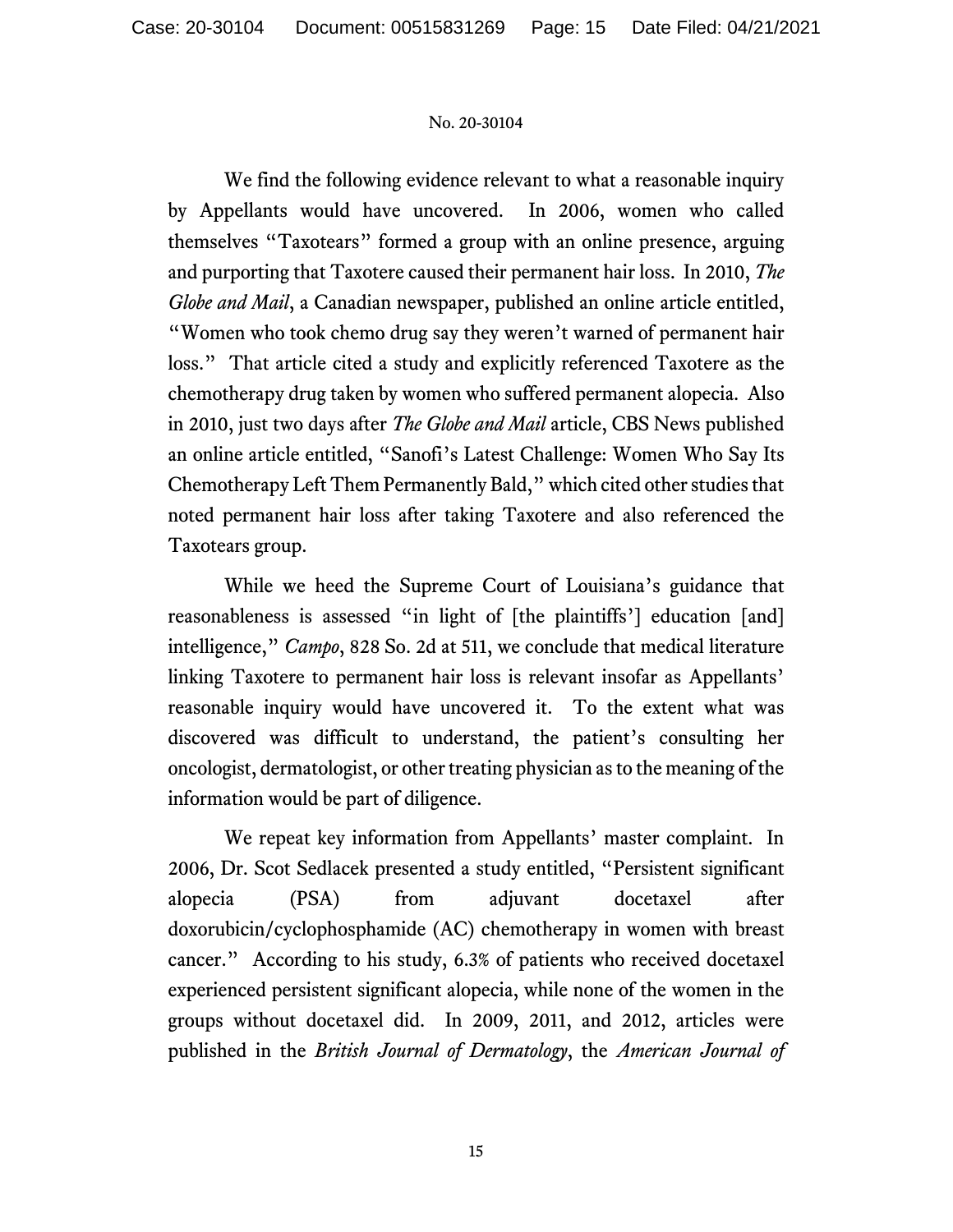*Dermatopathology*, and the *Annals of Oncology* respectively, that linked permanent hair loss with breast cancer patients who received docetaxel chemotherapy. In 2010, Ben Tallon, MBChB and others published an article online called, "Permanent chemotherapy-induced alopecia: Case report and review of the literature." At the Clatterbridge Cancer Centre in the United Kingdom in 2013, several doctors presented "Long Term Hair Loss in Patients with Early Breast Cancer Receiving Docetaxel Chemotherapy." That study was also published at the 2014 San Antonio Breast Cancer symposium.

Based on this review, we find that Taxotere as a possible cause of the persistent hair loss was not an obscure possibility. Indeed, each Appellant acknowledges that she had been warned that a shorter-term injury just like this could result from the drug. Yes, the potential inadequacy of warnings about the risk of persistent as compared to short-term hair loss is the point of this litigation. Nonetheless, insofar as we are concerned with evaluating each Appellants' effort to seek the cause of her injury, diligence required that Taxotere be explored as a possible explanation.

With respect for those being treated for an exceedingly alarming disease, we must apply controlling Louisiana law and hold that even they must display diligence in discovering the cause of unexpected injuries arising from their treatment. A reasonable inquiry would have uncovered at least some information that linked Taxotere to persistent alopecia. Appellants made no inquiry, and they are charged with knowledge of all that a reasonable inquiry would have revealed. *Cartwright*, 232 So. 2d at 287. They have not raised a genuine dispute of material fact that a reasonable inquiry would have left them without knowledge  $-$  if not certainty  $-$  of whom to sue by 2015. All Appellants have presented to raise a factual dispute is that they did not know Sanofi caused their permanent alopecia until they saw advertisements in 2016 and that "there is no evidence that Appellants' healthcare providers